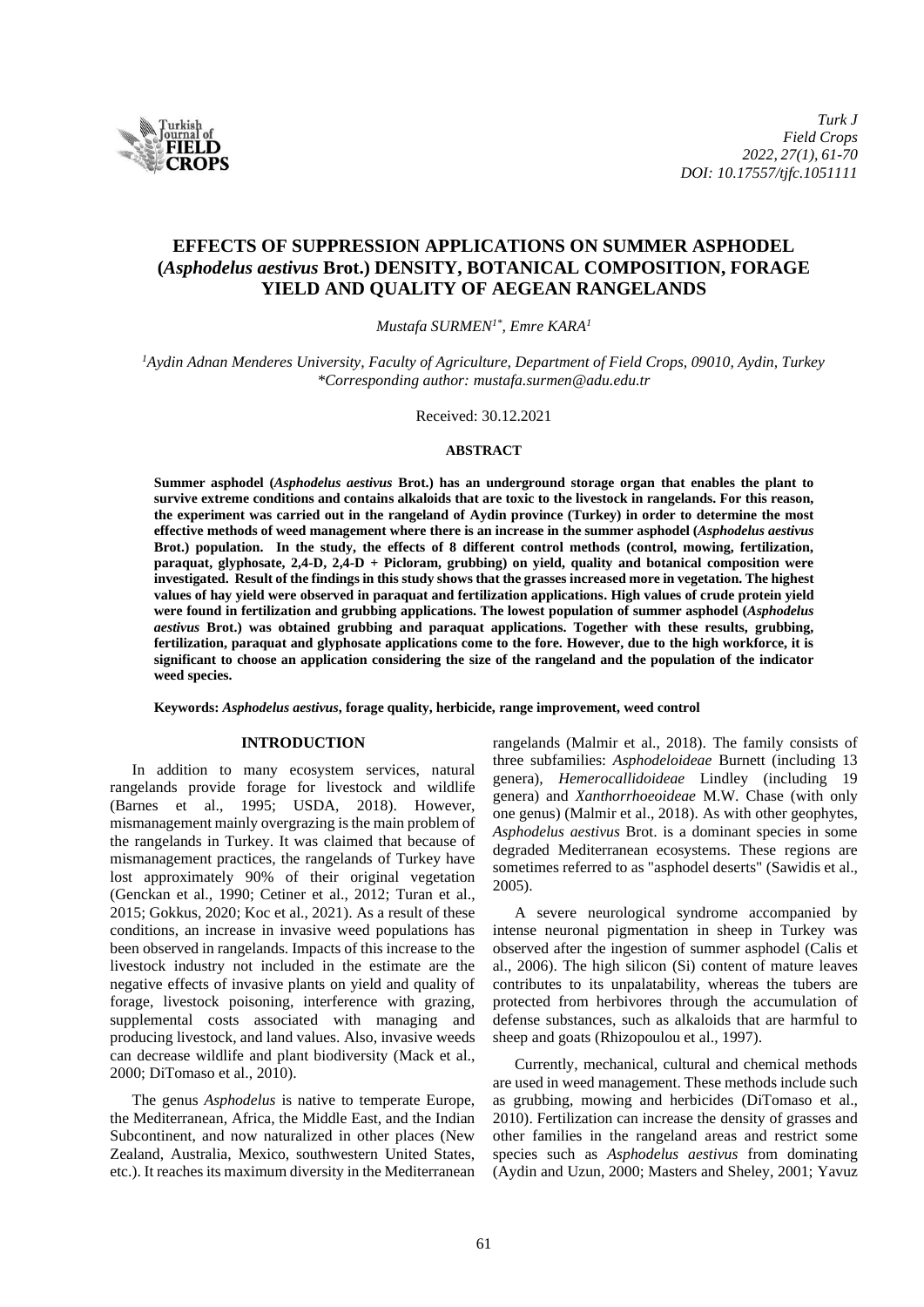et al., 2008). Grubbing is a mechanical treatment, but the high cost of this treatment limits its use to control rangeland weeds. Mowing is often used to control annuals but can occasionally reduce seed production and provide suppression of biennials and perennials (Rinella et al., 2001; DiTomaso et al., 2010). On rangelands, herbicides are the most frequently used tool for the control of invasive and dominant species. The most used herbicides on rangelands are 2,4-D (auxin-like growth regulator that selectively controls broadleaf species), glyphosate (a nonselective foliar-applied systemic herbicide), paraquat (photosystem 1 energized cell membrane disrupter contact herbicide) (Gokkus and Koc, 1996; Masters and Sheley, 2001; DiTomaso et al., 2010).

The density of asphodel is gradually increasing in the rangeland areas where it is mismanaged for a long time in the region. Different control methods have been tried in order to suppress this species from being more dominant

than other species in the rangeland. Due to the lack of research on summer asphodel control in the region, the study was designed and performed for 3 years.

## **MATERIALS AND METHODS**

The experiment was carried out in Cakmar rangelands  $(37° 45' N, 27° 45' E)$  in Kocarli district of Aydin, which has an altitude of 60 m with Mediterranean climate, for a period of 3 years between 2016-2018. When the climate data of the experimental area were viewed, fluctuations were observed between years according to the average of the three years, while the average temperature was similar. Decreases in rangeland production were observed due to lower amounts and irregular distribution patterns of precipitation. The most obvious difference was recorded rainfall in January (2017) compared to the long-term average (Figure 1.).



Figure 1. The average monthly meteorological datas for the years of 2016-18 and long years of Aydin province (Turkish State Meteorological Service, 2019).

The soil samples of the experimental area taken from 0- 30 cm depth were analyzed at the laboratories of the Department of Soil Science and Plant Nutrition at the Faculty of Agriculture, Aydin Adnan Menderes University. According to the results, it was observed that the experimental area soils have sandy loam texture, a slightly alkaline with pH of 7.54 and rich in soil organic matter with 3.26%. According to other macro and micro-element analyzes, it was determined that except for Na (30 ppm) and Mg (80 ppm), the other nutrient elements were sufficient or high.

The experiment was established in the randomized complete block design. Each plot was designed in size of 4 x5 m. In the experiment, control, mowing, fertilization, paraquat (N, N′-dimethyl-4,4′-bipyridinium dichloride), glyphosate (N-(phosphonomethyl)glycine), 2,4-D (2,4- Dichlorophenoxyacetic acid), 2,4-D + Picloram and grubbing were performed. The mowing process was carried

out at the time when the budding or beginning of the flowering in which the stage of summer asphodels has the lowest energy in storage organs (Altin, 1992). Fertilizer application consisted of 50 kg ha<sup>-1</sup>  $P_2O_5$  and 100 kg ha<sup>-1</sup> N. Herbicides are applied directly to summer asphodels in the 1<sup>st</sup> and 2<sup>nd</sup> year in 3-5 leaves growing stage (Darrell, 2005). The grubbing was practiced to remove all of summer asphodel (*Asphodelus aestivus* Brot.) tubers in the parcel. Asphodel density was determined by counting plants in 2 quadrats (0.50 x 0.50 m) in each parcel. In the experiment, harvesting operations were carried out in each of the parcels during the beginning of the flowering period of common grasses, leaving 5 cm stubble in  $4(0.50 \times 0.50 \text{ m})$  quadrats. Samples taken from each plot were separated considering functional plant groups. In the laboratory, the samples were dried in the oven (Mikrotest, MST) for 48 hours at 70 °C and weighted to determine botanical composition (Cook and Stubbendieck, 1986). The samples, whose dry weight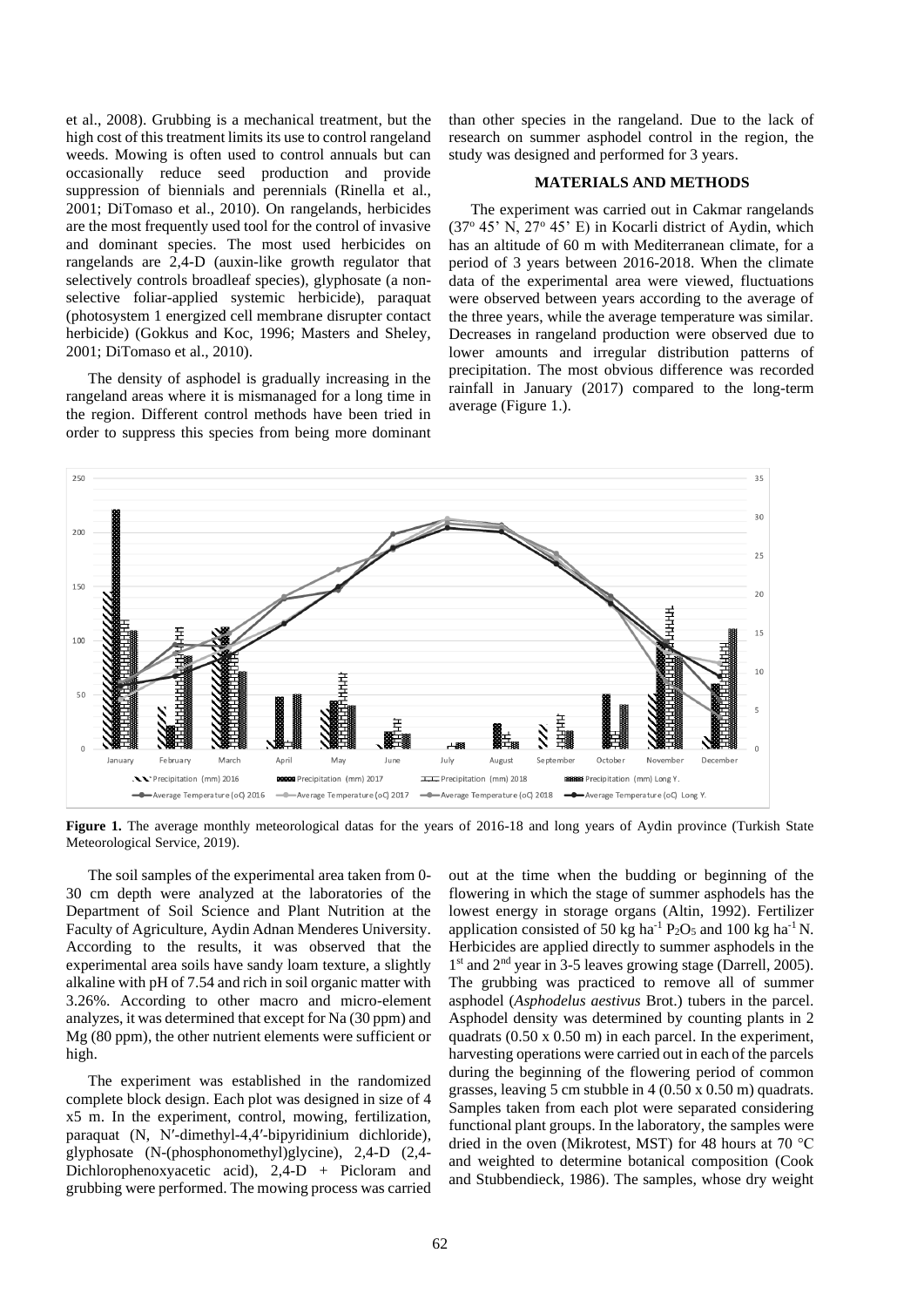was measured, were then ground in the grinding mill and prepared for chemical analysis. Neutral Detergent Fiber (NDF), and Acid Detergent Fiber (ADF) were measured using ANKOM (ANKOM<sup>200</sup>, Ankom Technology, Fairport, NY) for fiber analysis (Van Soest et al., 1991). Nitrogen determination was made by using Kjeldahl method and the nitrogen content was multiplied with 6.25 coefficient to calculate the crude protein ratio (AOAC, 1990). Following the measurements, crude protein yield (kg ha -1 ) was calculated by proportioning with hay yield. Relative feed value (RFV) was calculated using the formulas (Horrocks and Vallentine, 1999).

An arc-sine transformation was applied to botanical composition and summer asphodel values. ANOVA was performed for all data considering repeated measurement and means were compared using Duncan multiple range tests using SAS statistical software (SAS Institute, 1998).

## **RESULTS AND DISCUSSION**

Management practices cause significantly changes in the botanical composition of natural rangelands. In the study, we observed the effects of different applications on legumes, grasses, and other families percentages (Table 1.). The data showed that all applications (years and treatments) and their interaction effects also significantly affect functional plant group percentage. While grasses percentage was about 17% in first two years it increased significantly in  $3<sup>rd</sup>$  year. Whereas legume percentage decreased significantly in the second year and increased again in the third year. The other families percentage was 65.25% and it increased significantly in the second year and then decreased sharply.

|                     | Grass $(\% )$                                        | Legume $(\% )$    | <b>Other Families (%)</b> |  |
|---------------------|------------------------------------------------------|-------------------|---------------------------|--|
| Year                |                                                      |                   |                           |  |
| 2016                | 17.18 <sub>b</sub>                                   | 17.54a            | 65.27 b                   |  |
| 2017                | 17.52 b                                              | 2.85c             | 79.61 a                   |  |
| 2018                | 50.71 a                                              | 16.32 b           | 32.96c                    |  |
| <b>Applications</b> |                                                      |                   |                           |  |
| Control             | 6.13f                                                | 22.34 a           | 71.51 b                   |  |
| Mowing              | 40.94a                                               | 3.78 <sub>e</sub> | 55.27 d                   |  |
| Fertilization       | 24.90 d                                              | 17.92 b           | 57.16 d                   |  |
| Paraquat            | 26.29d                                               | 10.41c            | 63.29c                    |  |
| Glyphosate          | 19.77 e                                              | 5.20 de           | 75.01 a                   |  |
| $2,4-D$             | 42.04a                                               | 6.40d             | 51.55 e                   |  |
| $2,4-D+Picloram$    | 31.06c                                               | 17.92c            | 57.70 d                   |  |
| Grubbing            | 36.64 b                                              | 20.60a            | 42.74f                    |  |
| <b>Mean</b>         | 28.47                                                | 12.23             | 59.28                     |  |
| Year                | $***$                                                | $***$             | $***$                     |  |
| Applications        | $***$                                                | $***$             | $***$                     |  |
| Y*A                 | **                                                   | $***$             | $***$                     |  |
|                     | *: $P \le 0.05$ **: $P \le 0.01$ ns: non-significant |                   |                           |  |

All treatments caused significantly increases in grasses percentage compared to control, however, 2,4-D and moving caused the highest increases. The increase in grasses, which has increased since the beginning of the experiment, was evident especially in the  $3<sup>rd</sup>$  year. However, fertilization and  $2.4$  D + Picloram applications caused higher increases in grasses percentage. (Figure 2.). Except for grubbing, all treatments caused significantly decreases in legume percentage, but the decreases were more pronounced in moving, glyphosate and 2,4-D treatments (Table 1.). In terms of legumes, the rate changed greater in the first year in the areas where the application took place, but a decrease was observed in all applications in the second year. By the 3rd year of the experiment, the increase in legumes seen in  $2,4$  D + Picloram applications was more than in other applications (Figure 3.).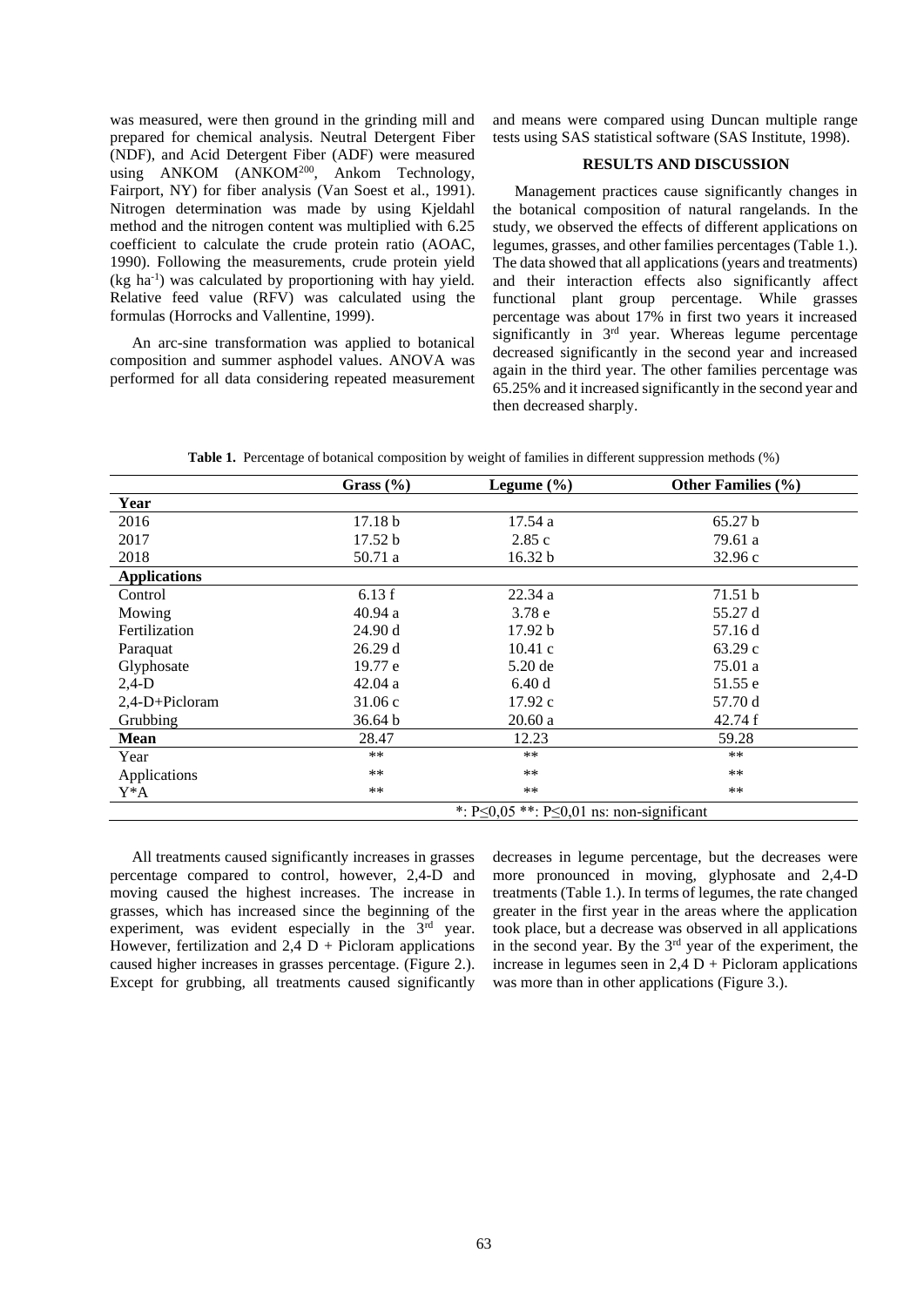

**Figure 2.** Change in grass ratio depending on years and practices



**Figure 3.** Change in legume ratio depending on years and practices

Except for glyphosate treatment, the other families percentage decreased significantly depending on treatments compared to control. However, the highest decreases were observed in grubbing treatment (Table 1.). In terms of other families, while the  $2<sup>nd</sup>$  year values

increased in general, a decrease was observed in most of the applications in the 3rd year. Among them, the fertilization application effect was clear in the 3<sup>rd</sup> year (Figure 4.).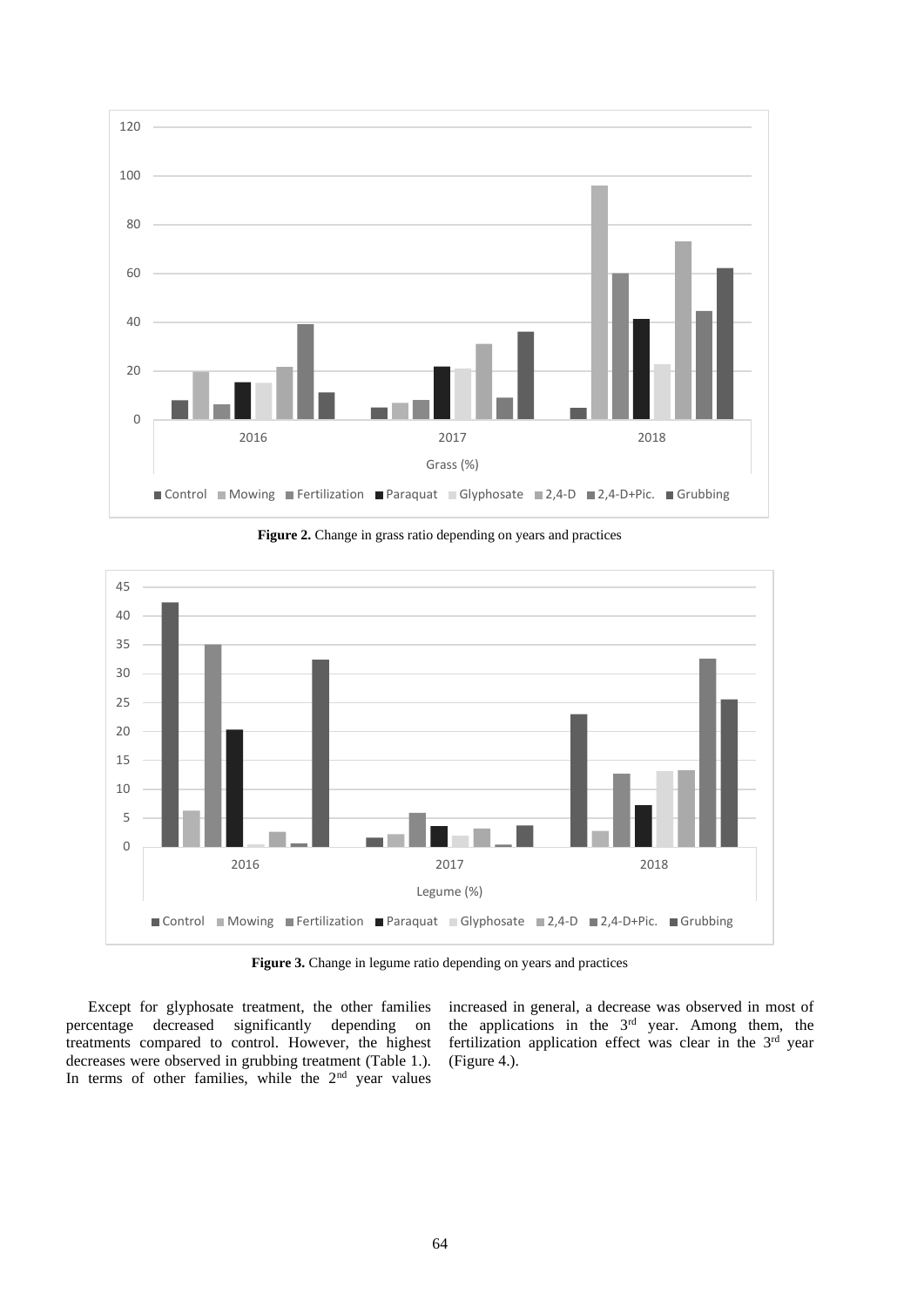

Figure 4. Change in other families ratio depending on years and practices

The summer asphodel population decreased in the 2nd and 3rd years of the experiment in all suppression methods except control. While it was determined that the highest decrease in the summer asphodel density was in the 2<sup>nd</sup> year

of paraquat application, the least change was seen in the fertilization applications. Paraquat and glyphosate applications have been the most effective methods for reducing summer asphodel (Figure 5.).



**Figure 5.** Changes in *Asphodelus aestivus* Brot. population density depending on years and applications

In all applications, decreases in hay yield were observed as of the 2nd year. However, paraquat has been the application in which the yield increased rapidly after the 2nd year (Figure 6). While yield decreases were observed in other applications, the change in botanical composition caused the yield to be affected. The highest hay yield was determined in paraquat application with  $4443.3$  kg ha<sup>-1</sup>. While other applications did not reach this efficiency, the

lowest efficiency was seen in the glyphosate application (Table 2.). It is seen that this systemic herbicide with low yields depending on the years in glyphosate application, causes a decrease in yield due to a decrease in the population. The crude protein ratio has increased over the years due to the decrease in yield and the increase of legume species in the botanical composition.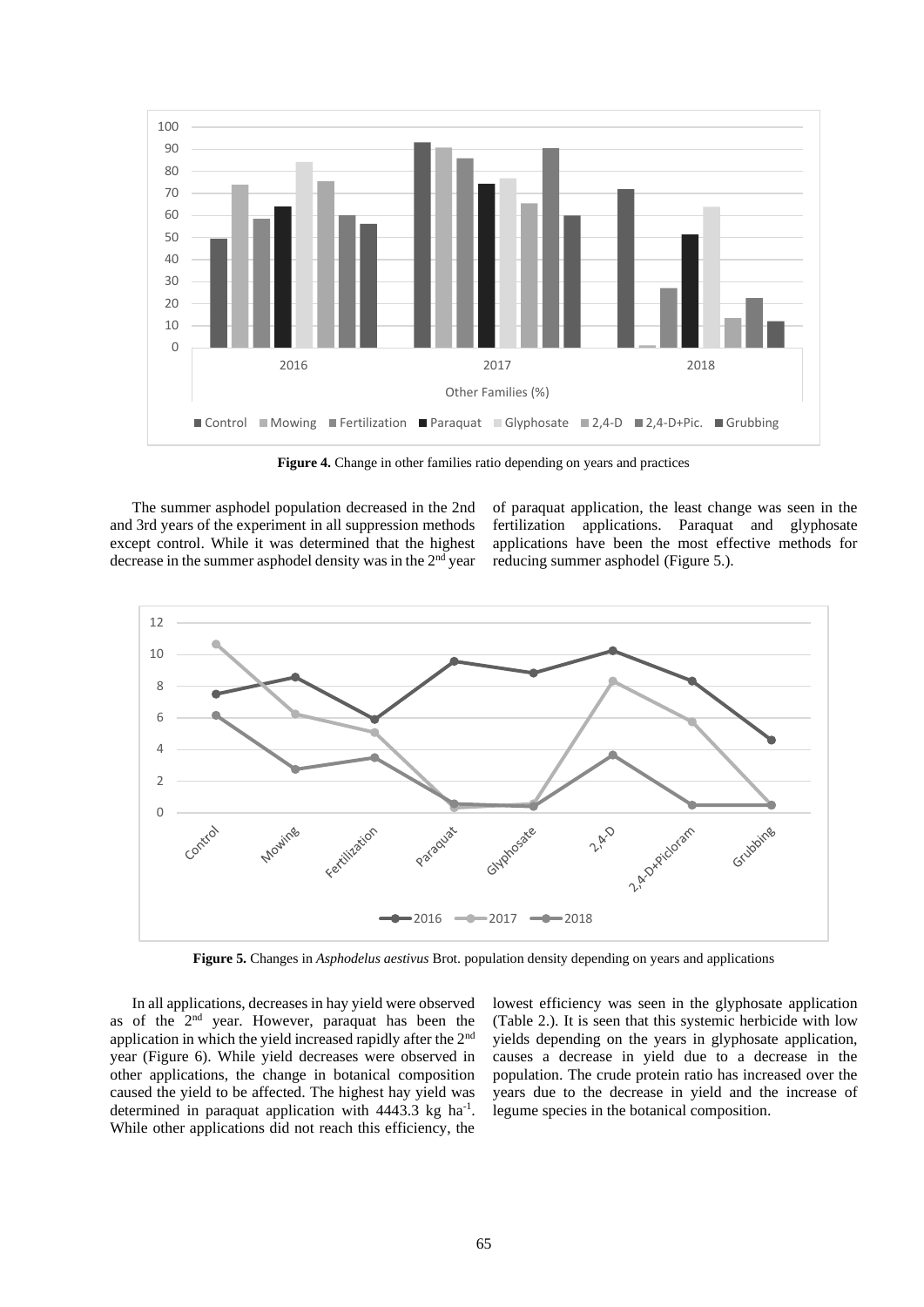|                     | Hay yield $(kg ha1)$                                 | CPR(%)     | $CPY$ (kg ha $^{-1}$ ) |  |
|---------------------|------------------------------------------------------|------------|------------------------|--|
| Year                |                                                      |            |                        |  |
| 2016                | 4798.3 a                                             | 15.98 ab   | 808.5 a                |  |
| 2017                | 2709.6 <sub>b</sub>                                  | 14.59 b    | 388.6b                 |  |
| 2018                | 2484.6 b                                             | 16.70a     | 327.8 b                |  |
| <b>Applications</b> |                                                      |            |                        |  |
| Control             | 3403.3 bc                                            | 17.78 a    | 592.2 ab               |  |
| Mowing              | 2881.1 cd                                            | 14.93 bc   | 428.4 bc               |  |
| Fertilization       | 3590.0 b                                             | 17.60a     | 637.7 a                |  |
| Paraquat            | 4443.3 a                                             | $17.12$ ab | 561.8 ab               |  |
| Glyphosate          | 2411.1 d                                             | 12.24d     | 332.9c                 |  |
| $2,4-D$             | 3734.4 b                                             | 13.88 cd   | 518.2 ac               |  |
| 2,4-D+Picloram      | 2687.8 d                                             | 13.70 cd   | 366.4c                 |  |
| Grubbing            | 3495.6 b                                             | 18.82 a    | 628.7 a                |  |
| <b>Mean</b>         | 3330.8                                               | 15.76      | 508.3                  |  |
| Year                | $***$                                                | $\ast$     | $***$                  |  |
| Applications        | $***$                                                | **         | $***$                  |  |
| Y*A                 | $***$                                                | **         | $***$                  |  |
|                     | *: $P \le 0.05$ **: $P \le 0.01$ ns: non-significant |            |                        |  |

Table 2. Hay yield (kg ha<sup>-1</sup>), Crude Protein Ratio (%) and Crude Protein Yield (kg ha<sup>-1</sup>) averages of different suppression methods



Figure 6. Change in hay yield (kg ha<sup>-1</sup>) depending on years and practices

Grubbing, control, fertilization and paraquat applications are the applications with the highest crude protein ratios, 18.82, 17.78, 17.60 and 17.12%, respectively. Especially in the 3rd year of the experiment, the increase in the rate of legumes caused this situation. (Table 2.) While the sudden decrease in grubber application was remarkable, there was a continuous increase in mowing application (Figure 7.). Crude protein yield is also among those that show a decrease similar to hay yield. Crude protein yield is also among those that show a decrease similar to hay yield. Crude protein yield, which had an average of 808.5 kg ha<sup>-1</sup> in the first year of the experiment, decreased to  $327.8$  kg ha<sup>-1</sup>in the  $3<sup>rd</sup>$  year of the experiment. Among the applications, the most decreases depending on the years are in fertilization and control applications (Figure 8.). Despite the increase in crude protein ratio, the decrease in the ratio of other families, which have an

important role in yield, was also effective in crude protein yield. 2,4-D + Picloram, glyphosate and applications other than mowing had high values, while the highest values were obtained from fertilization. While the increase in crude protein ratio caused a decrease in fiber properties such as NDF and ADF, the difference between applications was not significant in terms of NDF (Table 3). Only a downward trend was observed over the years. The increase in yield and the decrease in crude protein ratio in Paraquat application caused an increase in ADF ratio. After all these, an increase is observed over the years according to the relative feed value obtained. While the value of 99.98 was obtained in the first year of the experiment, it increased to 112.78 in the third year. While there was a general increase among the applications, the highest increase was detected in the glyphosate application (Figure 9.).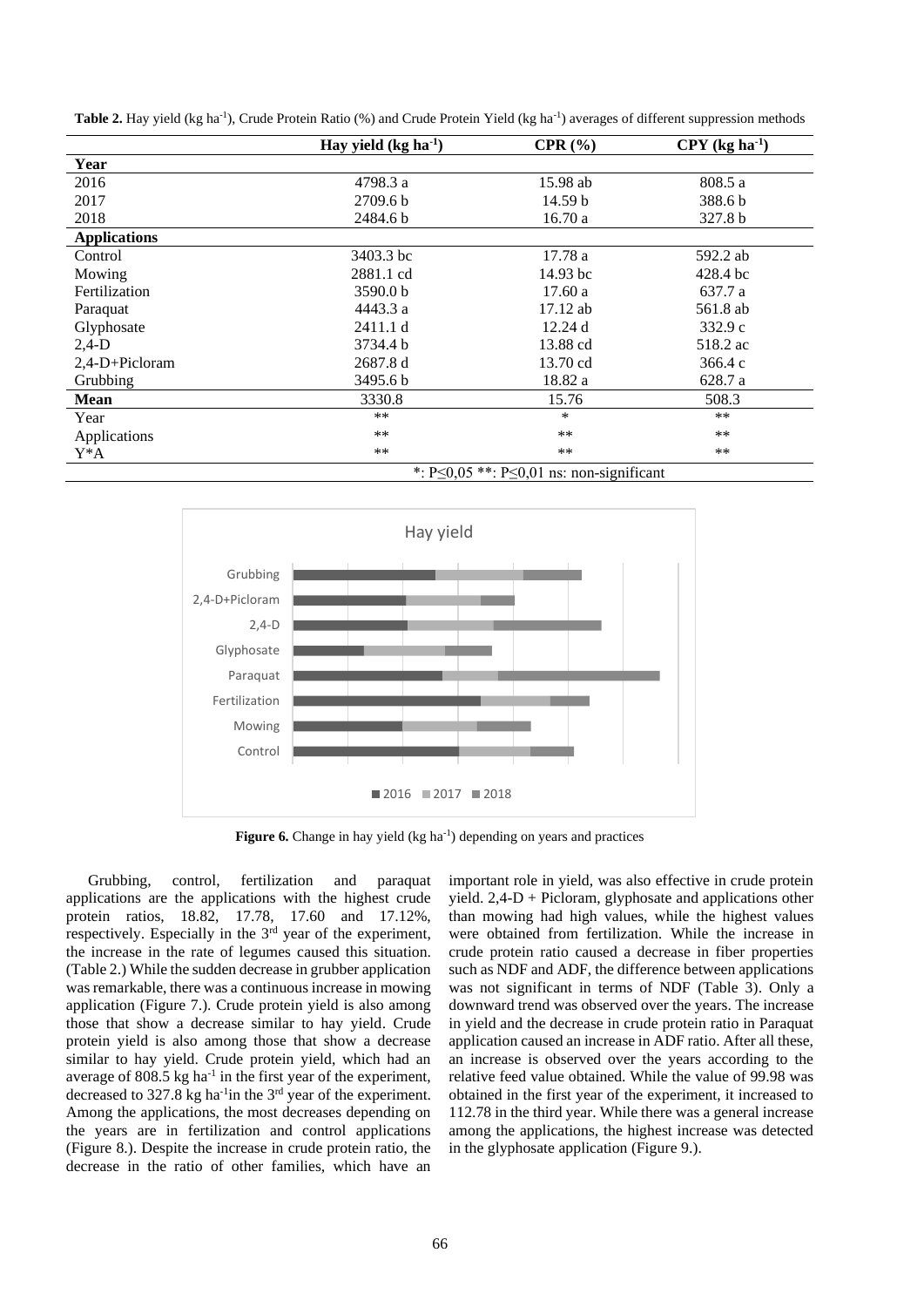

Figure 7. Change in crude protein ratio (%) depending on years and practices



Figure 8. Change in crude protein yield (kg ha<sup>-1</sup>) depending on years and practices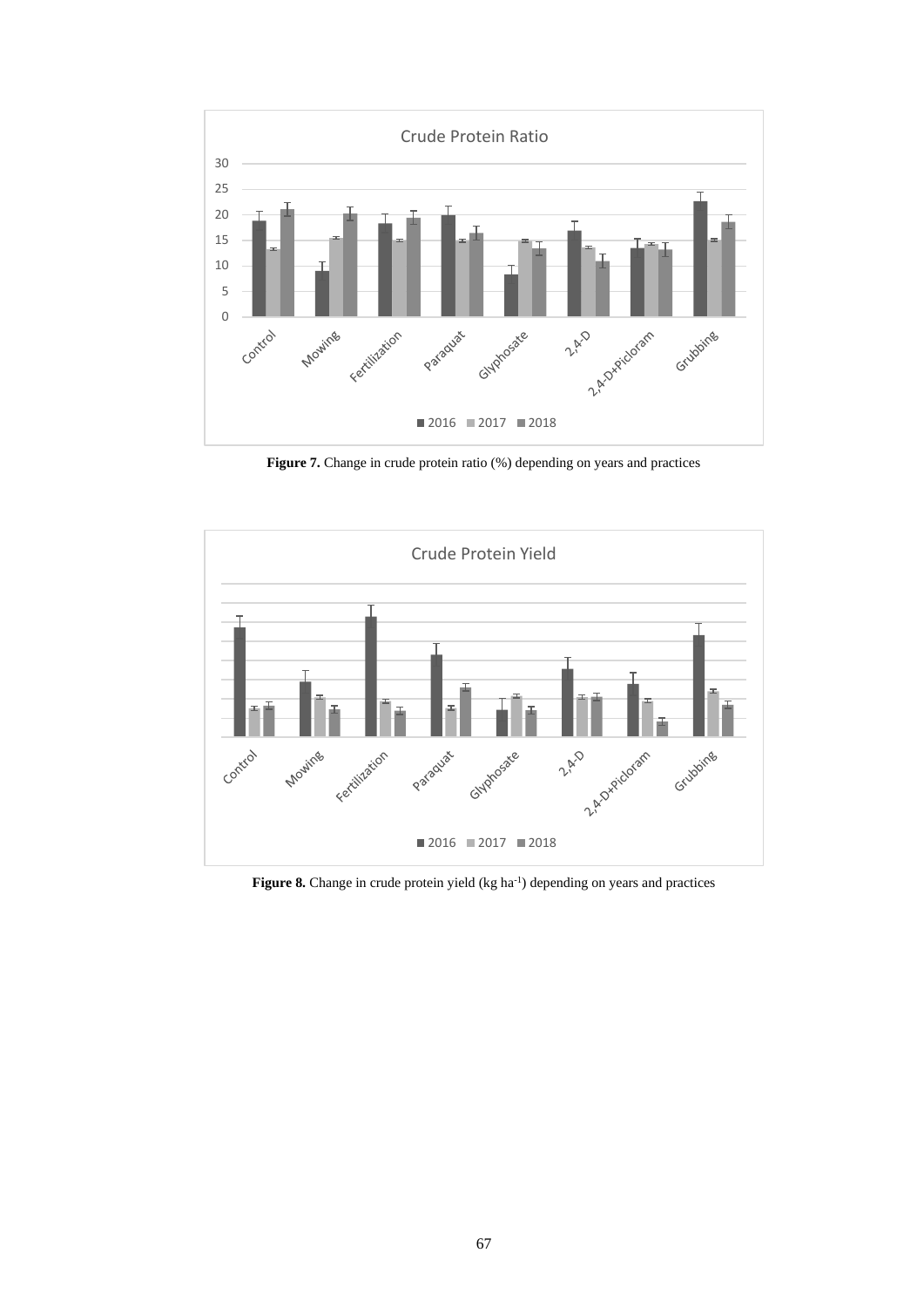|                     | $NDF(\%)$                                            | $\text{ADF}(\% )$ | $RFV(\%)$   |  |
|---------------------|------------------------------------------------------|-------------------|-------------|--|
| Year                |                                                      |                   |             |  |
| 2016                | 52.72 a                                              | 41.78 a           | 99.98 b     |  |
| 2017                | 51.54 a                                              | 41.22 a           | 102.67 b    |  |
| 2018                | 50.03 b                                              | 36.29c            | 112.78 a    |  |
| <b>Applications</b> |                                                      |                   |             |  |
| Control             | 49.27                                                | 38.88 c           | 110.70a     |  |
| Mowing              | 51.91                                                | $41.17$ ab        | 102.36 cd   |  |
| Fertilization       | 52.49                                                | 38.71 c           | 104.77 bd   |  |
| Paraquat            | 51.82                                                | 42.04a            | 100.85 d    |  |
| Glyphosate          | 51.79                                                | 39.80 bc          | 104.61 bd   |  |
| $2,4-D$             | 51.55                                                | $40.96$ ab        | 103.41 bd   |  |
| 2,4-D+Picloram      | 51.59                                                | 38.34 c           | $106.50$ ac |  |
| Grubbing            | 51.03                                                | 38.22 c           | 107.96 ab   |  |
| <b>Mean</b>         | 51.43                                                | 39.77             | 105.14      |  |
| Year                | $**$                                                 | $**$              | $**$        |  |
| Applications        | ns                                                   | $**$              | $***$       |  |
| $Y^*A$              | **                                                   | $***$             | $***$       |  |
|                     | *: $P \le 0.05$ **: $P \le 0.01$ ns: non-significant |                   |             |  |

**Table 3.** NDF(%), ADF(%) and relative field value averages of different suppression methods



**Figure 9.** Change in relative feed value depending on years and practices

According to the effects of the applications, some researchers mentioned that fertilization has led to an increase in grass density and decreased legume density in the botanical composition (Kir, 1997; Tranel, 2000; Turk et al., 2005; Mut et al., 2010). whereas, some researchers claim that herbicide application reduces the weed population and encourages the grass population (Vallentine, 1989; Sheley et al., 2001).

Alaturk et al. (2018) reported that herbicide use could decrease the summer asphodel population. In addition to herbicide application to remove unwanted plants, fertilization can be done to increase plant growth and desired development can be achieved (Altin and Tuna, 1991).

Fertilization and the herbicide to be applied have the effect of increasing the rangeland yield. However, the cost calculation should be done while performing the applications (Tranel, 2000; Balabanli et al, 2010; Kowaljow et al., 2010; Mut et al., 2010; Sahinoglu and Uzun, 2016).

Suppression applications, which were carried out in the rangeland areas, have led to changes in yield, quality and botanical composition. Considering the characteristics that determine yield and quality, such as crude protein yield and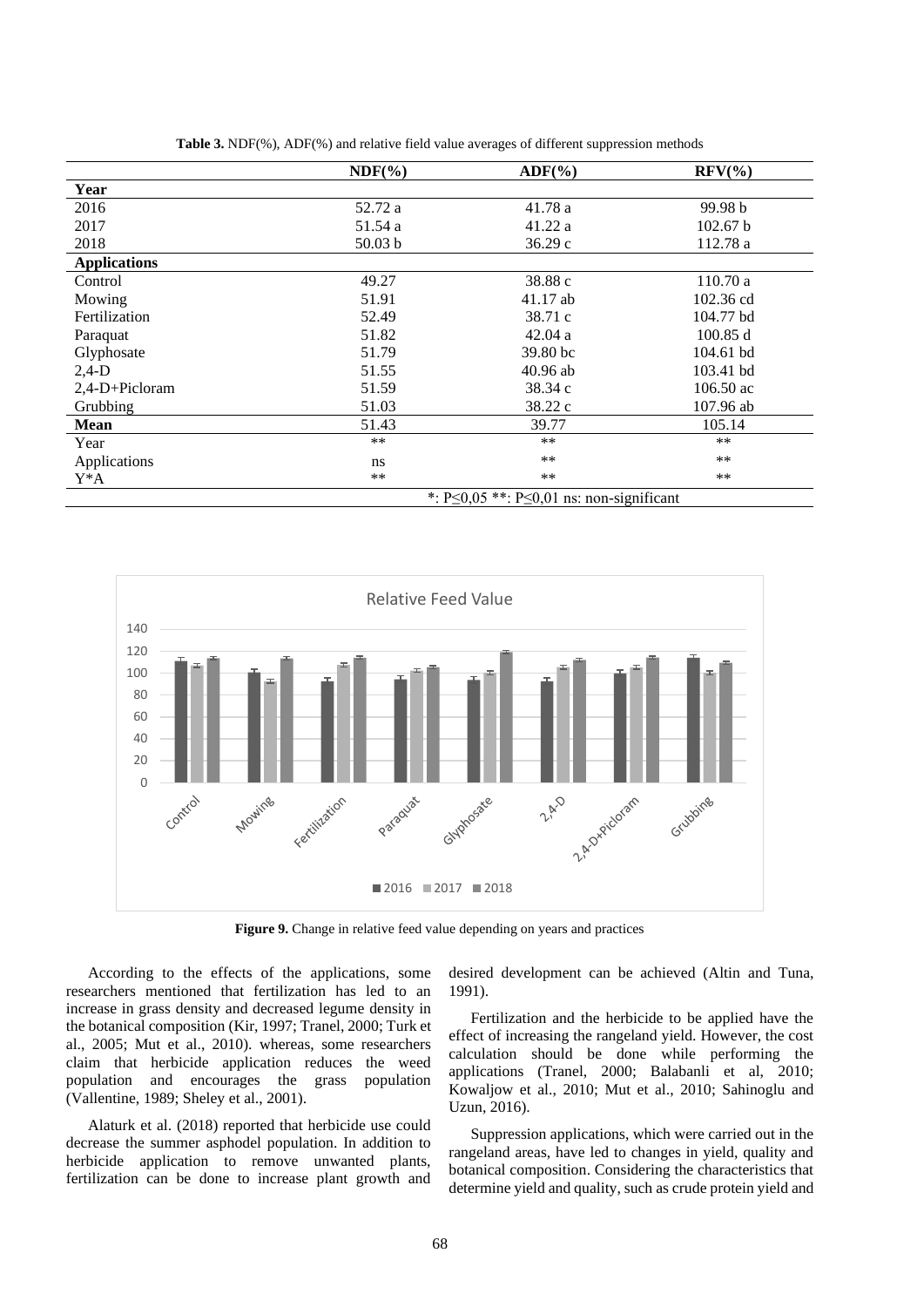relative feed value, it has been observed that glyphosate and paraquat applications have positive effects. In addition to these, it is clear that these herbicide applications are the most effective ways to remove the target species from the environment. Considering the positive contributions of other applications, these applications can be preferred to control this species (summer asphodel), which has a widespread problem in the Mediterranean rangeland. However, due to the large size of rangeland areas, it will be evaluated from an economic point of view and the most reasonable application will be preferred, which will facilitate the control of this species.

In the experiment, it was found that there were significant changes in crude protein content with applications. Changes in botanical composition due to applications and the disappearance of grazing pressure caused a decrease in crude protein content after the first year, while an increase in many applications in the following year. This is an expected situation when examined considering the botanical composition (Dovel, 1996; Severoglu and Gullap, 2020). Depending on the applications, the decrease and increase of the legume ratio in botanical composition brought about changes in the crude protein ratio.

ADF and NDF contents are indicators of the digestibility of forage crops (Ball et al., 2001; Rayburn, 2004) and it depends on the plant species (Ball et al., 2001). Changes in botanical composition resulted in significant decreases in ADF and NDF (Severoglu and Gullap, 2020). Forage quality declines with the advancing maturity because of the proportion of leaves in forage. As the CP concentration increases the ADF and NDF contents decrease together with the change of botanical composition (Erkovan et al., 2009).

Relative feed value is an important quality characteristic for determining the quality of forage crops. It is closely related to the fiber content, especially depending on the maturity (Jerenyama and Garcia, 2004). Depending on the decrease in ADF and NDF content, an increase in the RFV rate was observed in the trial. This negative relationship caused significantly changes in the years of the experiment (Table 3).

### **CONCLUSION**

According to the results obtained from the experiment, environmental factors such as climate and management practices have significant effects on botanical composition change. However, there have been obvious decreases in weeds in applications without control plots and these have been replaced by desired species. Among the results obtained, depending on the years of change and not under the pressure of grazing in the rangeland, the grass population increased. When the crude protein yield, relative feed value and weed density are examined, the best application is grubbing. However, fact that grubbing requires intensive human power, thus, this application is not economical for broad-scale applications. Glyphosate and paraquat herbicide applications, which will be applied locally as an alternative to this application, have been determined as applications to increase the yield and quality of rangeland. The proper management after the applications are made will make these areas sustainable and will enable them to be used for many years.

### **ACKNOWLEDGMENTS**

The research was carried out with the project BAP-ZRF-15035 supported by Adnan Menderes University Scientific Research Projects Coordination Unit.

#### **LITERATURE CITED**

- Alaturk, F., A. Gokkus, A. Baboo, S. Birer and B. Tonga. 2018. The effects of different herbicides and their application seasons on controlling of *Asphodelus aestivus*. New Knowledge Journal of Science 7(2): 105-111.
- Altin, M. and M. Tuna. 1991. Effects of different improvement methods on yield and vegetation of Banarli village natural pasture. Turkey 2nd Rangeland and Forage Crops Congress. Izmir. 95-105.
- Altin, M. 1992. Rangeland Improvement. Trakya University, Faculty of Agriculture in Tekirdag. Tekirdag.
- AOAC. 1990. Official methods of analysis association of official analytical chemists. Arlington. VA.USA.
- Aydin, I and F. Uzun. 2000. Effect of different improvement methods on yield and botanical composition of natural pasture in Salur village of Ladik town. Turkish Journal of Agricultural Forestry 24: 301-307.
- Balabanli, C., S. Albayrak and O. Yuksel. 2010. Effects of nitrogen, phosphorus and potassium fertilization on the quality and yield of native rangeland. Turkish Journal of Field Crops 15(2): 164-168.
- Ball, D.M., M. Collins, G.D. Lacefield, N.P. Martin, D.A. Mertens, K.E. Olson, D.H. Putnam, D.J. Undersander and M.W. Wolf. 2001. Understanding forage quality. American Farm Bureau Federation Publication 1-01, 21, Park Ridge, USA.
- Barnes, R.F., D.A. Miller and C.J. Nelson. 1995. Forages Volume 1: An introduction to grassland agriculture fifth edition. Iowa State University Press. Iowa. USA.
- Calis I., S. Birincioglu, H. Kırmızıbekmez, H. Pfeiffer and J. Heilmann 2006. Secondary metabolites from *Asphodelus aestivus*. Z. Naturforsch 61b: 1304-1310.
- Cetiner, M., A. Gokkus and M. Parlak. 2012. Effect of grazing on vegetation and soil traits of an artificial rangeland. Anadolu J Agr Sci. 27(2): 80–88.
- Cook, C.W. and J. Stubbendieck. 1986. Range research: basic problems and techniques. Society for Range Management. Colorado. 317.
- Darrell, L.D. and W. Leon. 2005. Weed control in pasture and range. College of Agriculture and Biological Sciences. Cooperative Extension Service. South Dakota State University. USA.
- DiTomaso, J.M., R.A. Masters and V.F. Petersen. 2010. Rangeland Invasive Plant Management. Society for Range Management, Rangelands 32(1): 43-47.
- Dovel, J. 1996. Cutting height effect on wetland meadow forage yield and quality. J. Range Manage. 49: 151-156.
- Erkovan, H. I., M.K. Gullap, M. Dasci and A. Koc. 2009. Changes in leaf area index, forage quality and above-ground biomass in grazed and ungrazed rangelands of Eastern Anatolia Region. Journal of Agricultural Sciences 15(3): 217-223.
- Genckan, M.S., R. Avcioglu, H. Soya and O.O. Dogan 1990. The use of Turkey pasture, preservation and problems and solutions related to the development. Turkey Agricultural Engineering III. Technical Congress. January 8 to 12, Ankara, 53-61pp (in Turkish)